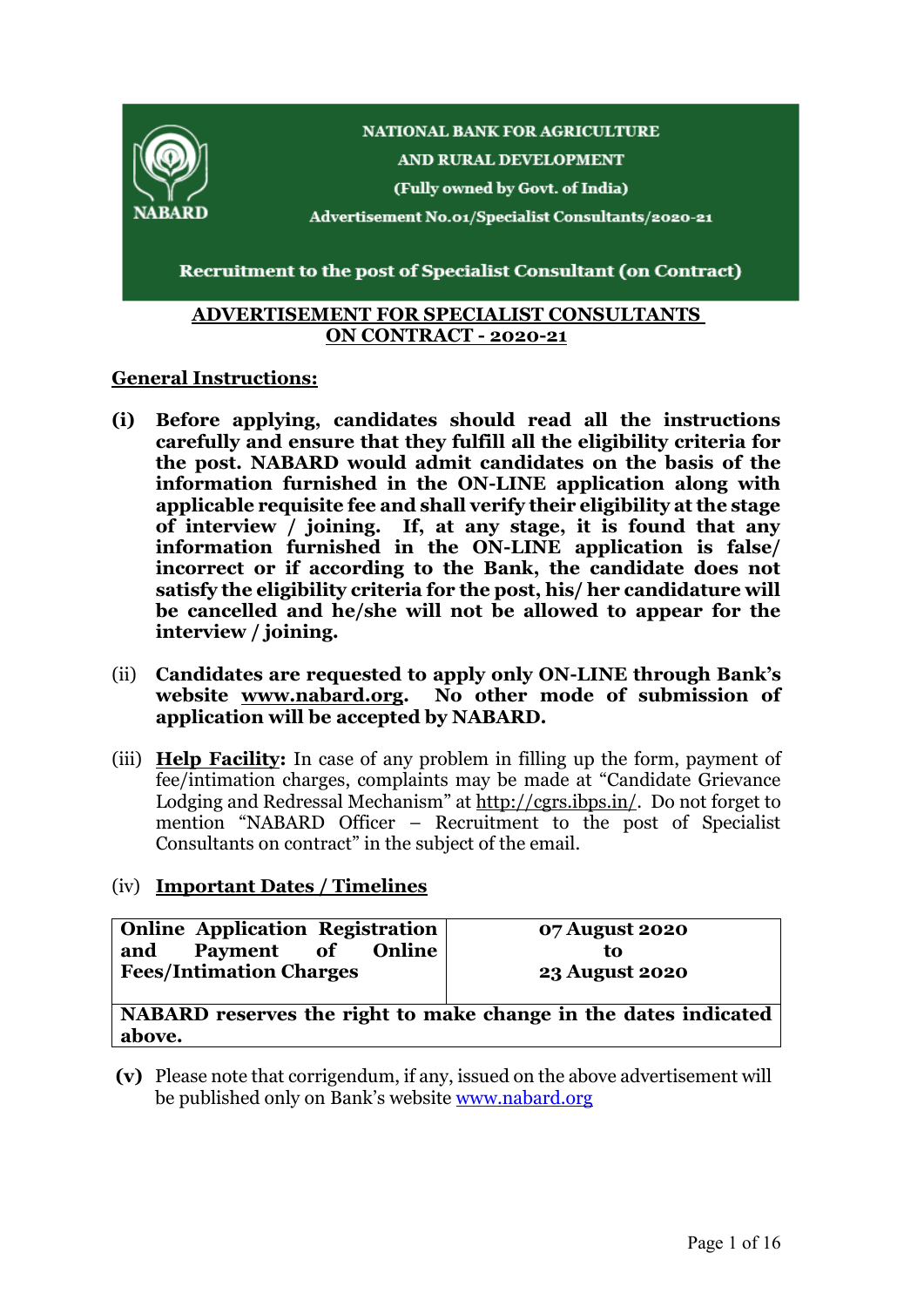## **Recruitment Notice:**

I. NABARD invites only ONLINE applications in prescribed format from Indian citizens having necessary qualification and experience for engagement of Specialist Consultants on contract basis for the following posts at its Head Office, Mumbai :

| SR.                     |                                                                    |                |           |            |              |
|-------------------------|--------------------------------------------------------------------|----------------|-----------|------------|--------------|
| No.                     | <b>POST</b>                                                        | <b>UR</b>      | $SC$ $ST$ | <b>OBC</b> | <b>TOTAL</b> |
| $\mathbf{i}$            | <b>Project Manager – Application</b><br><b>Management</b>          | 1              |           |            |              |
| <i>ii</i>               | <b>Senior Analyst - Information</b><br><b>Security Operations</b>  | 1              |           |            |              |
| iii                     | <b>Senior Analyst -</b><br><b>Network/SDWAN Operations</b>         | 1              |           |            |              |
| iv                      | <b>Project Manager – IT Operations/</b><br>infrastructure services |                |           |            |              |
| $\mathbf{v}$            | <b>Analytics-cum-Chief Data</b><br><b>Consultant</b>               | 1              |           |            |              |
| vi                      | <b>Cyber Security Manager (CSM)</b>                                | 1              |           |            |              |
| vii                     | <b>Additional Cyber Security</b><br><b>Manager (ACSM)</b>          | 1              |           |            |              |
| viii                    | <b>Additional Chief Risk Manager</b>                               | $\overline{2}$ |           |            | 2            |
| $\overline{\mathbf{X}}$ | <b>Risk Managers</b>                                               | $\overline{2}$ |           | 2          |              |

#### **NUMBER OF VACANCIES AND RESERVATION**

All posts are unreserved and open for all categories except Two (02) posts of Risk Manager which are reserved for OBC candidates.

The reservation has been as per extant Government of India instructions.

Candidates may note that they can apply **ONLY for any one** of the above posts as per the educational qualification and job profile mentioned under eligibility criteria. In case, any candidate applies for more than one post, the last successful application will be considered and remaining applications will be rejected.

## II. **ELIGIBILITY CRITERIA:**

## **i) MAXIMUM AGE (as on 01 August 2020): 62 Years**

## **ii) Educational Qualification and Work Experience/Job Profile for each posts (as on 01 August 2020) :**

(the experience availed after the educational qualification will only be counted)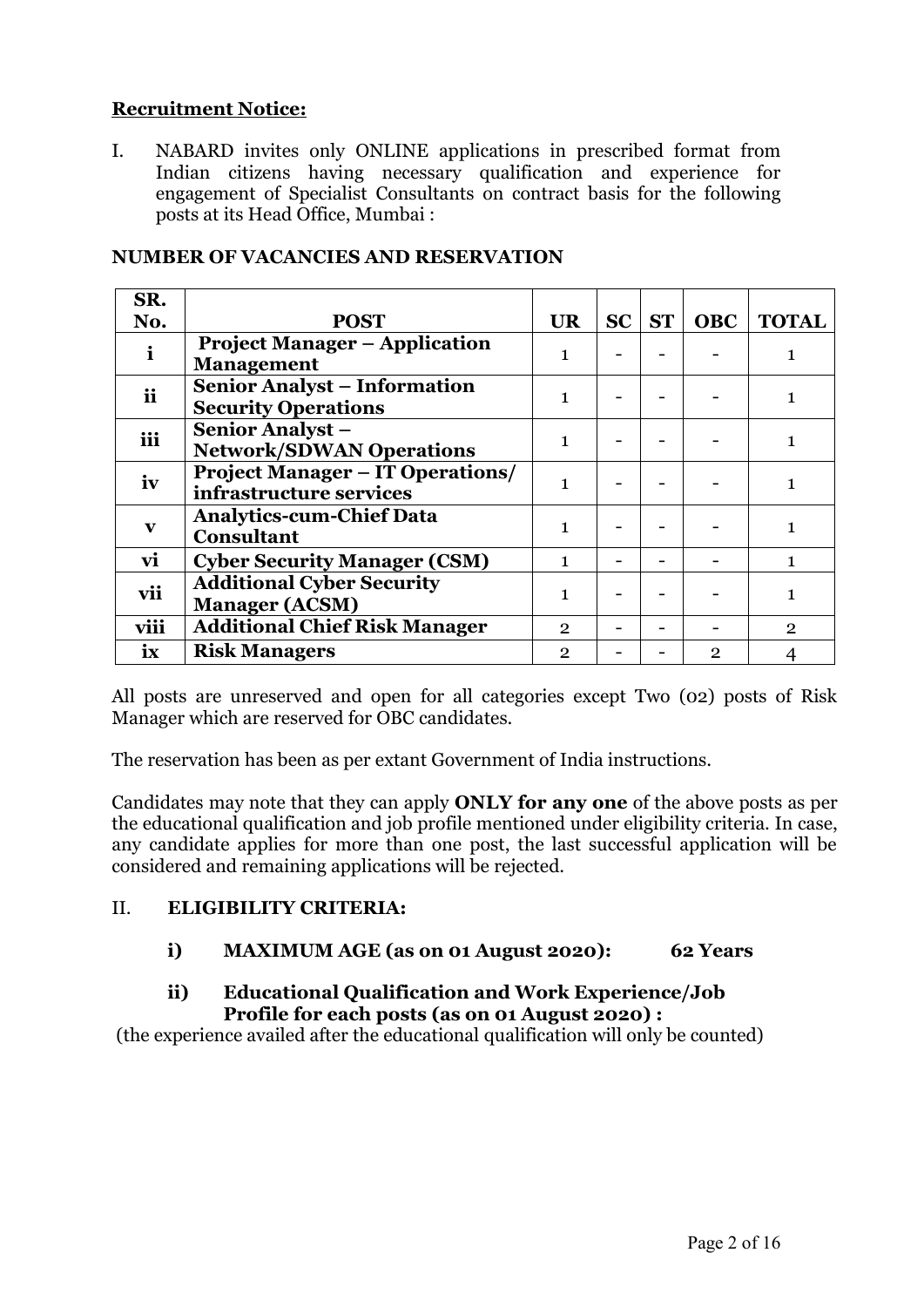|                    | Qualification Essential: Bachelor's/Master's Degree in Computer Science/    |
|--------------------|-----------------------------------------------------------------------------|
|                    | Information Systems/Engineering/Management degree (with                     |
|                    | hands on experience of Coding etc.)                                         |
|                    | Candidates with following qualifications will be preferred;                 |
|                    | • PMP or PRINCE2 or equivalent certification                                |
|                    | • Scrum Master and Agile Certifications                                     |
|                    | • Technology and Domain Specific Certifications                             |
| <b>Experience</b>  | <b>Essential:</b> Minimum 7 years for graduates and 5 years for Post        |
|                    | Graduates in the following areas;                                           |
|                    |                                                                             |
|                    | a) Software development; CI/CD experience                                   |
|                    | b) Managing Application Development projects<br>and                         |
|                    | Software Maintenance Projects with exposure<br>to                           |
|                    | DevOps/DevSecOps, Familiar with Waterfall or Agile                          |
|                    | methodology at Enterprise level                                             |
|                    |                                                                             |
|                    | Following experience/qualities will be an added advantage                   |
|                    | $\triangleright$ Experience in assessing effort estimation and resource     |
|                    | sizing & allocation                                                         |
|                    | $\triangleright$ Exposure/knowledge of operations of Data Centre,           |
|                    | Network, Operating systems (Windows & Unix), Firewall                       |
|                    | and Physical and logical security projects                                  |
|                    | $\triangleright$ Experience in working with tools like JIRA/Confluence      |
|                    | /Power Point etc.                                                           |
|                    | $\triangleright$ Excellent verbal and written communication skills          |
|                    | > Candidate from a Technology, ITES, Shared Service or                      |
|                    | Banking organization will be preferred                                      |
| <b>Job Profile</b> | Partner with stakeholders to define project scope, goals,<br>$\checkmark$   |
|                    | deliverables and timelines                                                  |
|                    | Lead the efforts on preparing requirements development,                     |
|                    | business cases, estimations, Project Proposals and RFPs                     |
|                    | Plan and provide IT infrastructure support, including local                 |
|                    | area network, wide area network, servers, desktop systems                   |
|                    | and related technologies                                                    |
|                    | Facilitate the definition of service levels and acceptance                  |
|                    | criteria for projects                                                       |
|                    | Develop project plans, goals, and budgets, Work with                        |
|                    | stakeholders to secure needed resources and resolve                         |
|                    | resource conflicts                                                          |
|                    | Identify and proactively manage changes in scope, budget                    |
|                    | and schedule to ensure that the business value of the project               |
|                    | is still achieved                                                           |
|                    |                                                                             |
|                    | Escalate issues and risks and proactively takes ownership for<br>resolution |
|                    |                                                                             |
|                    | Track milestones and deliverables and provide regular status                |
|                    | reporting to all levels of stakeholders                                     |
|                    | Manage projects with a blend of in-house and external                       |
|                    | resources (vendors and direct contractors)                                  |
|                    | Plan and lead project governance meetings, project health                   |
|                    | checks, phase gate reviews, post project reviews and project                |
|                    | level workshops                                                             |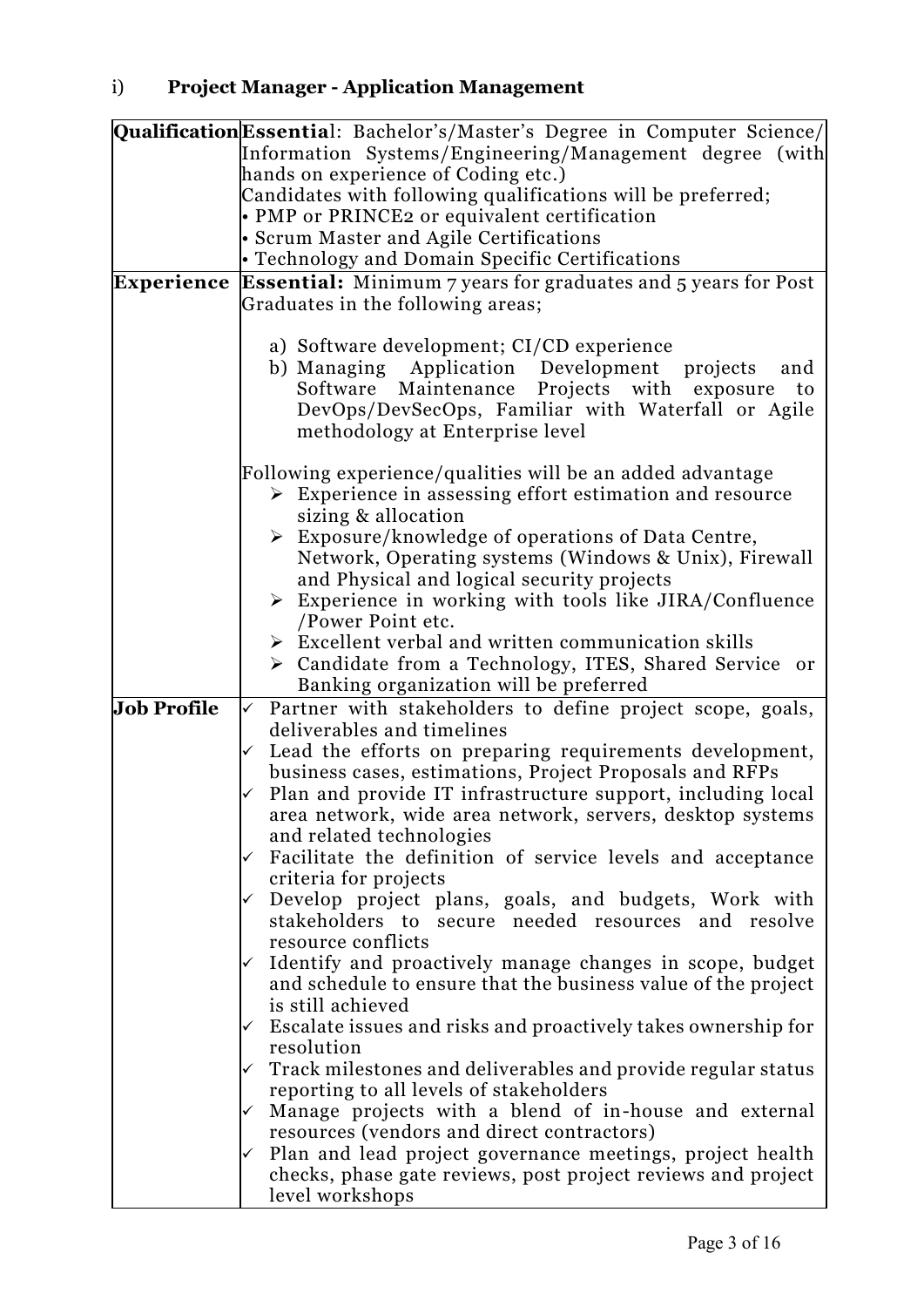|   | $\checkmark$ Share lessons learned and best practices across projects,<br>building relationships with stakeholders at all levels |
|---|----------------------------------------------------------------------------------------------------------------------------------|
|   | Provide IT PMO with lessons learned and best practices                                                                           |
|   | related inputs and Collaborate with IT PMO to implement                                                                          |
|   | standards, guidelines and perform other relevant activities                                                                      |
|   | Provide timely, candid and constructive performance                                                                              |
|   | feedback to direct reports                                                                                                       |
| ✓ | Develop direct reports to their fullest potential and provide                                                                    |
|   | challenging opportunities that enhance their career growth                                                                       |
|   | Ensure all IT activities conform to IT security standards and                                                                    |
|   | all data and systems are properly protected                                                                                      |
| ✓ | Provide technical leadership and management of IT projects                                                                       |
|   | from conception through deployment                                                                                               |

# **ii) Senior Analyst - Information Security Operations**

|                    | <b>Essential:</b> Bachelor's/Master's degree in the field of computer          |  |  |
|--------------------|--------------------------------------------------------------------------------|--|--|
|                    | science/IT/Cyber Security                                                      |  |  |
| Qualification      |                                                                                |  |  |
|                    | Candidates with following qualifications will be preferred;                    |  |  |
|                    | > ISO 27001/PCI DSS/CISSP                                                      |  |  |
|                    | $\triangleright$ <b>Essential:</b> Minimum experience of 5 years for graduates |  |  |
|                    | and 3 years for Post Graduates in the following areas;                         |  |  |
|                    |                                                                                |  |  |
|                    | 1) IT experience with Information / Cyber security & risk                      |  |  |
|                    | management                                                                     |  |  |
|                    | 2) Following experience/qualities will be an added advantage;                  |  |  |
|                    |                                                                                |  |  |
|                    | $\triangleright$ Handling Cyber Security incidents in the organization with    |  |  |
|                    | Root Cause Analysis and recommendation                                         |  |  |
|                    | Should have led a team with experience in various IT                           |  |  |
| <b>Experience</b>  | domains like, Network, End points, Switches, Firewalls                         |  |  |
|                    | $\triangleright$ Knowledge of various cyber investigation tools/ process are   |  |  |
|                    | essential                                                                      |  |  |
|                    | $\triangleright$ Hands-on experience in implementing ISO 27001, PCI – DSS      |  |  |
|                    | programs                                                                       |  |  |
|                    | $\triangleright$ Structured project management experience in deploying         |  |  |
|                    | security-related initiatives                                                   |  |  |
|                    | If experience with 3 years in Information/Cyber security &                     |  |  |
|                    | risk management                                                                |  |  |
|                    | > Candidate from a Technology, ITES, Shared Services or                        |  |  |
|                    | Banking organization will be preferred                                         |  |  |
|                    | $\checkmark$ Establish procedures for identification and classification of     |  |  |
|                    | information assets                                                             |  |  |
|                    | $\checkmark$ Review of all Information Security reports and drill down for     |  |  |
|                    | improvements and make recommendations                                          |  |  |
|                    | $\checkmark$ Understand the existing business processes and technology         |  |  |
| <b>Job Profile</b> | used to ensure that the business is in compliance with                         |  |  |
|                    | regulatory requirements                                                        |  |  |
|                    | organizational information<br>$\checkmark$ Determine<br>security               |  |  |
|                    | requirements based on industry standards and regulatory                        |  |  |
|                    | requirements (like ISO 27001, PCI-DSS, etc)                                    |  |  |
|                    |                                                                                |  |  |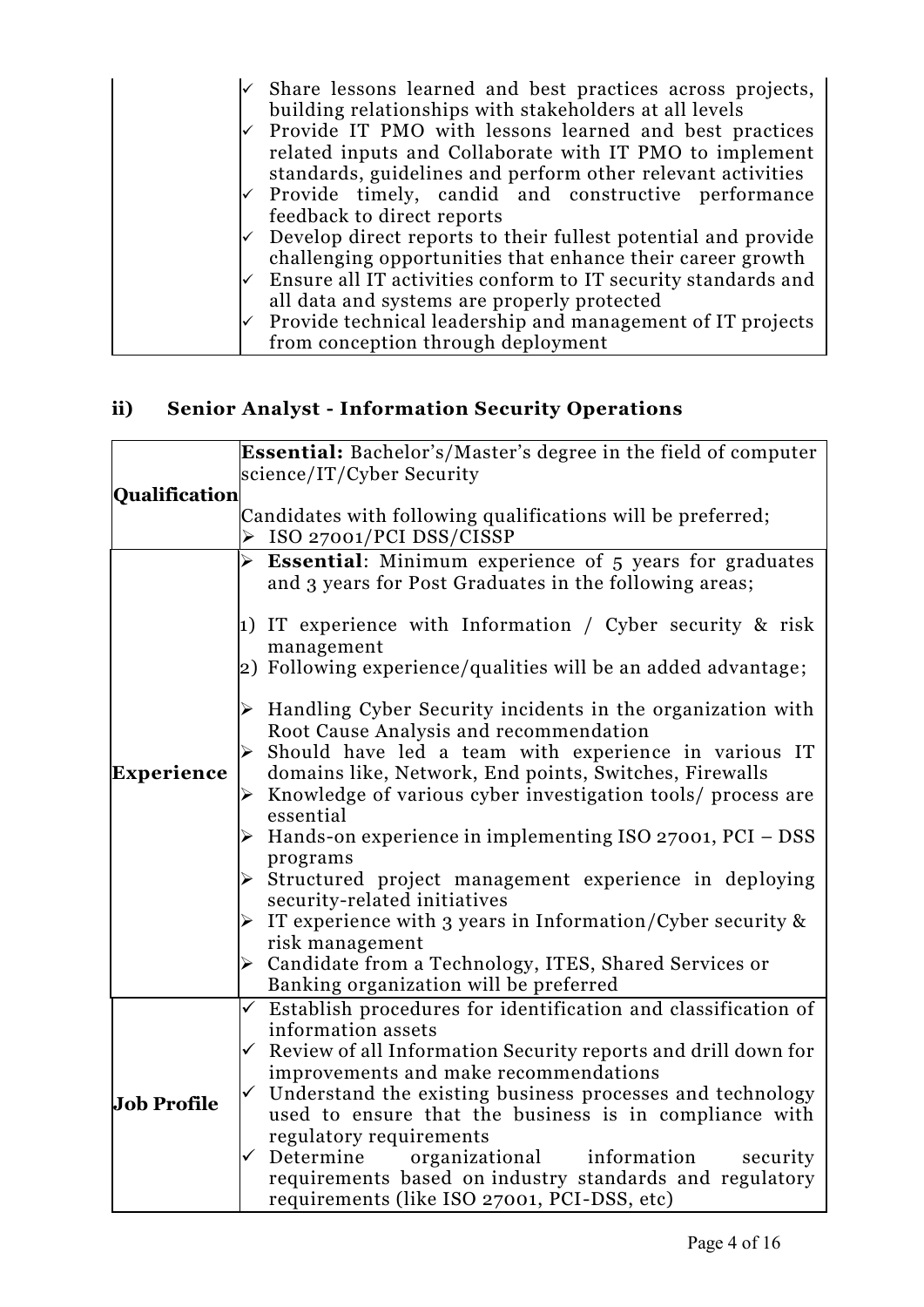| $\vee$ Develop information security policies, standards, processes<br>and procedures                              |
|-------------------------------------------------------------------------------------------------------------------|
| Conduct information security risk assessment associated<br>with various key assets of the organization            |
| Communicate and present concisely and effectively across<br>various levels of stakeholders                        |
| Advise management on critical issues that may affect the risk<br>posture of the organizational information assets |
| Establish positive working relationship with various teams<br>across the organization                             |
| Generate innovative ideas for achieving the objectives<br>Demonstrate leadership and problem solving skills       |

## **iii) Senior Analyst -Network/SDWAN Operations**

| Science/ Information Engineering, ECE or any Engineering                                   |  |  |  |
|--------------------------------------------------------------------------------------------|--|--|--|
|                                                                                            |  |  |  |
|                                                                                            |  |  |  |
|                                                                                            |  |  |  |
|                                                                                            |  |  |  |
|                                                                                            |  |  |  |
| $\triangleright$ CCNA<br><b>Essential:</b> Minimum experience of 5 years for graduates and |  |  |  |
|                                                                                            |  |  |  |
|                                                                                            |  |  |  |
| a) IT infrastructure with hands on and core experience in                                  |  |  |  |
|                                                                                            |  |  |  |
| b) Exposure in implementing & managing different                                           |  |  |  |
| network products like Cisco, Juniper, Fortinet, Palo                                       |  |  |  |
|                                                                                            |  |  |  |
|                                                                                            |  |  |  |
|                                                                                            |  |  |  |
| $\triangleright$ Understanding of various protocols, Intrusion Prevention                  |  |  |  |
|                                                                                            |  |  |  |
|                                                                                            |  |  |  |
| > Candidate from an IT Services Industry, BFSI with multi-                                 |  |  |  |
|                                                                                            |  |  |  |
| Manage the network infrastructure comprising of MPLS,                                      |  |  |  |
| Leased lines, Routers, Switches, Firewalls, Intrusion                                      |  |  |  |
| prevention systems, Wireless network, VPN at HO and RO                                     |  |  |  |
|                                                                                            |  |  |  |
| $\checkmark$ Manage the Network security requirements for the solutions                    |  |  |  |
|                                                                                            |  |  |  |
| $\checkmark$ Implement necessary BCP and DR readiness solutions the                        |  |  |  |
|                                                                                            |  |  |  |
| $\checkmark$ Manage the network operations, including metrics reporting                    |  |  |  |
| $\checkmark$ Ensure the hardening of the network equipment & security                      |  |  |  |
|                                                                                            |  |  |  |
| $\checkmark$ Defines processes, documentation and Network diagrams                         |  |  |  |
|                                                                                            |  |  |  |
| $\checkmark$ Develop metrics for reporting health of Network and report                    |  |  |  |
|                                                                                            |  |  |  |
|                                                                                            |  |  |  |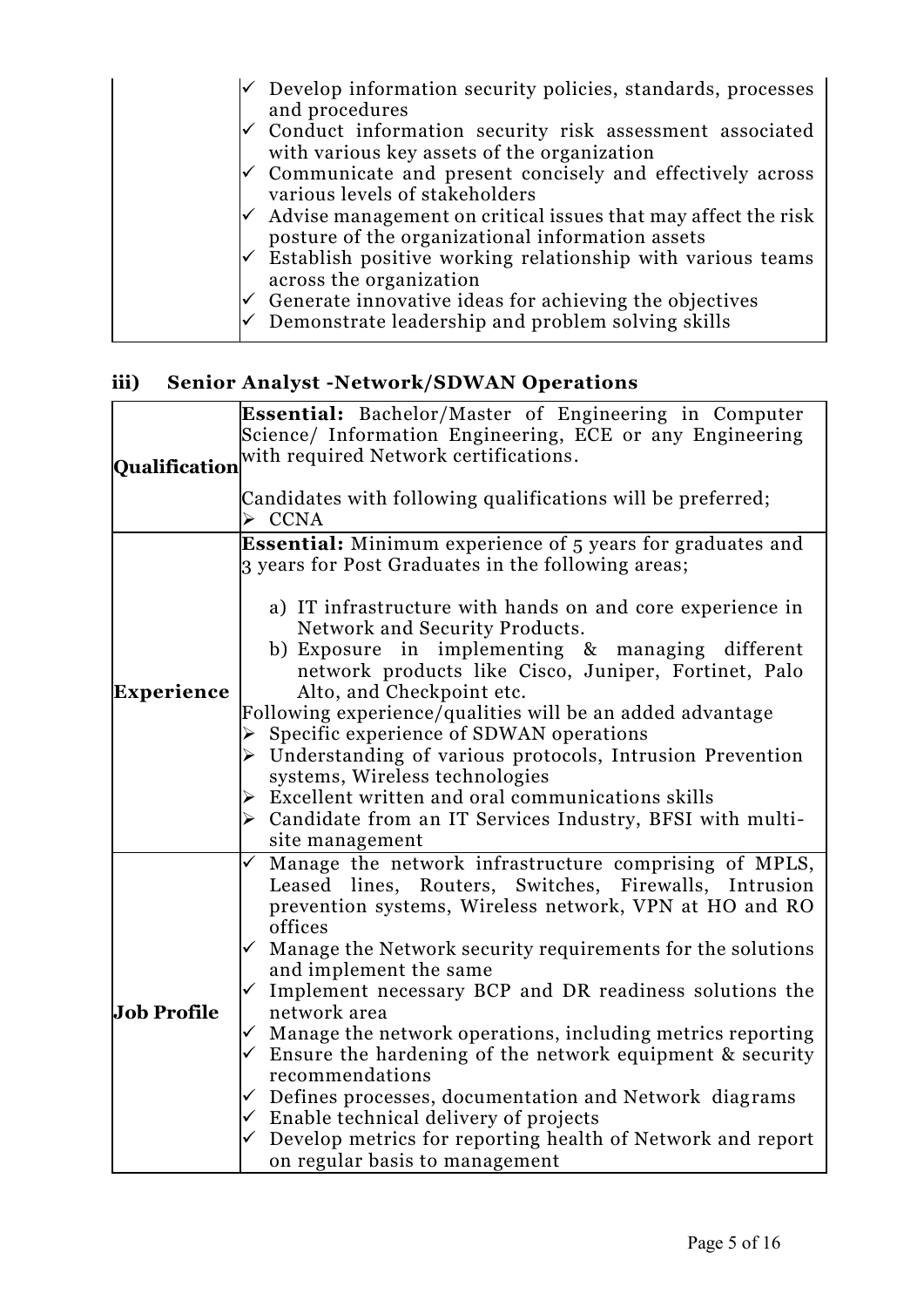|                    | <b>Essential:</b> Bachelors/Masters in Engineering in                                                                               |
|--------------------|-------------------------------------------------------------------------------------------------------------------------------------|
|                    | Computer<br>Science, Information Systems, ECE                                                                                       |
|                    | Qualification Candidates with following qualifications will be preferred;                                                           |
|                    | $\triangleright$ Cisco Certifications (CCNP or CCIE) or similar                                                                     |
|                    | $\triangleright$ PMP or any other technical certifications                                                                          |
|                    | <b>Essential:</b> Minimum experience of 7 years for graduates and 5                                                                 |
|                    | years for Post Graduates in the following areas;                                                                                    |
|                    | a) Data Center management experience and in managing                                                                                |
|                    | Infrastructure (Network, Storage, Compute) Projects with                                                                            |
|                    | exposure to ITIL                                                                                                                    |
|                    | Following experience will be an added advantage;                                                                                    |
| Experience         | $\triangleright$ Experience in IT Technologies/Protocols/Products like (but                                                         |
|                    | not limited to) TCP/IP, OSPF, BGP, HSRP, IPsec, VPN,                                                                                |
|                    | MPLS. QoS, Multicast, STP, VLANS, VTP, HSRP, VoIP,<br>WLAN, DNS, DHCP, ARP, SNMP, Net Flow, Cisco vPC,                              |
|                    | FCoE, Cisco Fabric Path, Cisco Catalyst Switches, Cisco                                                                             |
|                    | Routers, Cisco Nexus Switches, Cisco ASAs, Cisco WLAN                                                                               |
|                    | products, Juniper, Checkpoint, VMWare, Hypervisor etc.,                                                                             |
|                    | $\triangleright$ Candidate from a IT Services Industry, BFSI with multi-site                                                        |
|                    | management                                                                                                                          |
|                    | $\checkmark$ Supervising IT Services Management team and liaison with                                                               |
|                    | NABARD, DIT Management<br>$\checkmark$ Review metrics and SLAs of vendors and provide insights to                                   |
|                    | improve IT service delivery                                                                                                         |
|                    | ✓ Coordinate with RO Nodal officers/ITSM personnel                                                                                  |
|                    | $\checkmark$ Manage the Data Centre Operations, both from internal                                                                  |
|                    | stakeholder management as well as vendors who are                                                                                   |
|                    | managing the network services on ground                                                                                             |
|                    | $\checkmark$ Provisioning of required Infrastructure (creating VMs,<br>Storage, network etc.) for various needs of Departments in a |
|                    | short time in coordination with IT Services Management                                                                              |
|                    | team                                                                                                                                |
|                    | Setup metrics for services offered from Data Centre                                                                                 |
| <b>Job Profile</b> | Escalate issues and risks and proactively take ownership for                                                                        |
|                    | resolution                                                                                                                          |
|                    | Recommend the most suitable network architecture and                                                                                |
|                    | define the solution at a high level for specific projects of<br>departments                                                         |
|                    | $\checkmark$ Perform network optimization, analysis and planning for                                                                |
|                    | smooth operations of Bank, both in HO and RO                                                                                        |
|                    | Identify and proactively manage changes in scope, budget                                                                            |
|                    | and schedule to ensure that the business value of the project                                                                       |
|                    | is achieved                                                                                                                         |
|                    | Track milestones and deliverables and provide regular status<br>reporting to all levels of stakeholders                             |
|                    | $\checkmark$ Work with vendor team to perform troubleshooting to isolate                                                            |
|                    | and diagnose common network problems                                                                                                |
|                    | Experience in routing, switching, load-balancers, firewalls,                                                                        |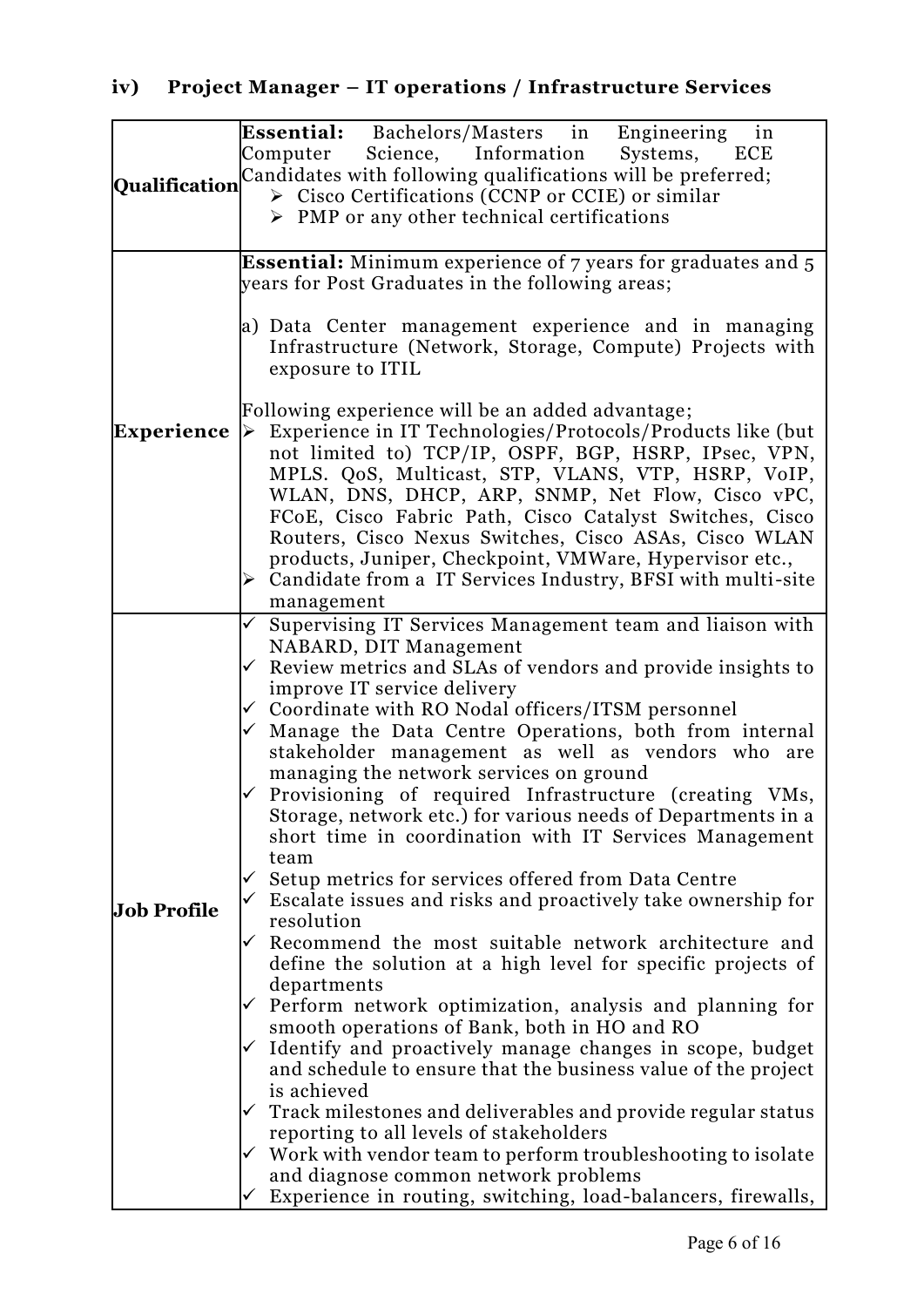IDS/IPS, WAN Optimizers, global site selectors, SAN fabric switches etc.  $\checkmark$  Strong analytical and troubleshooting skills with strong understanding of standard Network Designs, Storage and Compute Best Practices and Solutions Share best practices, lessons learned and constantly update the Infra repository based on changing technologies, benchmarks and knowledge related to recent, current and upcoming vendor products and solutions Handle multiple tasks concurrently with stringent timelines

## **v) Analytics-cum-Chief Data Consultant**

|                   | <b>Qualification   Essential:</b> Bachelor's Degree in<br>Computer<br>Science                                                    |
|-------------------|----------------------------------------------------------------------------------------------------------------------------------|
|                   | Engineering/Mathematics / Statistics                                                                                             |
|                   |                                                                                                                                  |
|                   | Candidates with following qualifications will be preferred;                                                                      |
|                   |                                                                                                                                  |
|                   | $\triangleright$ Certification/post Graduate diploma in the area of Data Science/                                                |
|                   | Management                                                                                                                       |
| <b>Experience</b> | <b>Essential:</b> Minimum experience of 7 years for graduates and 5 years                                                        |
|                   | for Post Graduates in the following areas;                                                                                       |
|                   |                                                                                                                                  |
|                   | a) experience in areas of Data analytics, AI, ML & BI tools                                                                      |
|                   |                                                                                                                                  |
|                   | Following experience/qualities will be an added advantage;                                                                       |
|                   | Leadership role of managing Data warehouse and Analytics<br>➤                                                                    |
|                   | Managing OS, Data and Network for Data warehouse<br>➤                                                                            |
|                   | $\triangleright$ Assessing effort estimation for software development                                                            |
|                   | $\triangleright$ Waterfall and agile methodology to integrate Devops principles in                                               |
|                   | Software development                                                                                                             |
|                   | Familiar with Data Governance, Software Development Life Cycle<br>$\blacktriangleright$                                          |
|                   | (SDLC) and Agile methodology                                                                                                     |
|                   | Hardware resource sizing and allocation<br>➤                                                                                     |
|                   | Technical expertise in building data quality with reliable ETL/ELT<br>$\blacktriangleright$                                      |
|                   | processes, using dynamic query tools                                                                                             |
|                   | $\triangleright$ In-depth knowledge of Business Intelligence visualization tools,                                                |
|                   | programming skills in R / Python etc                                                                                             |
|                   | Hands on experience in projects involving Big Data technologies<br>$\blacktriangleright$                                         |
|                   | (eg Presto, Hive, BigQuery, Redshift, AWS EMR, NoSQL etc)                                                                        |
|                   | Knowledge of SAS enterprise miner, SPSS modeler and Weka<br>$\blacktriangleright$                                                |
|                   | query optimization                                                                                                               |
|                   | $\triangleright$ Technical Expertise in the areas of data profiling, data mining and                                             |
|                   | data analytics.                                                                                                                  |
|                   | Designing & setting-up of in-house Data warehouse and using<br>➤                                                                 |
|                   | Data Analytics tools                                                                                                             |
|                   | Working with Big-Data                                                                                                            |
|                   | Using Cloud repository services, viz, Azure, Amazon Web Services                                                                 |
|                   | etc and their integration with In-house Data warehouse                                                                           |
|                   | Handling varied Data Bases for designing the automated data flow<br>$\blacktriangleright$                                        |
|                   | from production environments to Data warehouse.                                                                                  |
|                   | Excellent problem solving and analytical skills<br>➤<br>Should be able to lead a team of professional technical consultants<br>➤ |
|                   |                                                                                                                                  |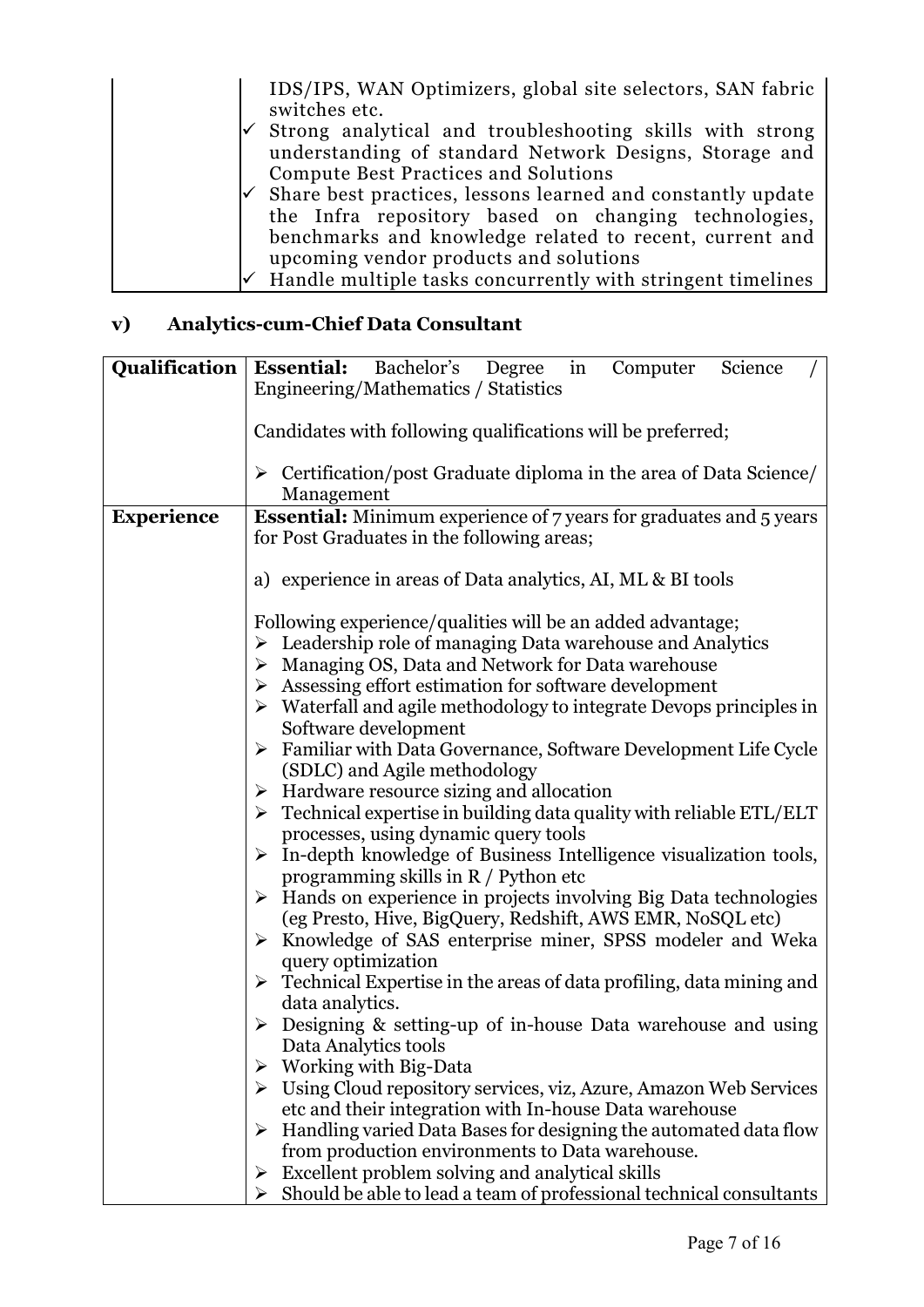|                    | and staff for Data warehouse and Analytics                                            |  |  |
|--------------------|---------------------------------------------------------------------------------------|--|--|
|                    | Excellent verbal and written communication skills, including<br>$\blacktriangleright$ |  |  |
|                    | ability to simplify complex concepts for technical and non-                           |  |  |
|                    | technical audience                                                                    |  |  |
| <b>Job Profile</b> | Responsible for leading technical team (consultants and technical                     |  |  |
|                    | staff) in the design, development, implementation, and management                     |  |  |
|                    | of Enterprise Data Warehouse, Data Analytics, Artificial Intelligence                 |  |  |
|                    | (AI), Machine Learning (ML) and Business Intelligence (BI)                            |  |  |
|                    | solutions. He is wrested with the overall responsibility for the                      |  |  |
|                    | development of data warehouse, design end-to-end architecture                         |  |  |
|                    | conforming to industry standards and best practices encompassing                      |  |  |
|                    | data quality and governance.                                                          |  |  |
|                    |                                                                                       |  |  |
|                    | The role will have the following responsibilities:                                    |  |  |
|                    | $\checkmark$ Conducting studies of the NABARD IT systems and Databases in             |  |  |
|                    | detail.                                                                               |  |  |
|                    | To suggest end-to-end architecture for setting up Enterprise Data<br>$\checkmark$     |  |  |
|                    | Warehouse, Business Intelligence and Analytics divisions of the                       |  |  |
|                    | organization.                                                                         |  |  |
|                    | $\checkmark$ Design the roadmap for the Department of Data Management                 |  |  |
|                    | Analytics and Business Intelligence (DDMABI) and strategize the                       |  |  |
|                    | technical as well as functional requirements of the department.                       |  |  |
|                    | $\checkmark$ To suggest professionals to be hired with the different skillsets for    |  |  |
|                    | handling various functions in the department's verticals and also                     |  |  |
|                    | leading the consulting and technical teams in the DDMABI.                             |  |  |
|                    | $\checkmark$ Introduce AI, ML and BI solutions and also suggest Descriptive,          |  |  |
|                    |                                                                                       |  |  |
|                    | Predictive and Prescriptive Analytics in NABARD's functioning                         |  |  |
|                    | for enhancing/introducing various products or policy changes.                         |  |  |

# **vi) Cyber Security Manager (CSM)**

| <b>Qualification</b> | <b>Essential:</b> Bachelor's/Master's Degree in IT/Computer Science                                                     |  |  |
|----------------------|-------------------------------------------------------------------------------------------------------------------------|--|--|
|                      | Candidates with following qualifications will be preferred;                                                             |  |  |
|                      | Certifications like CISSP/CISM/SABSA<br>Ι.                                                                              |  |  |
|                      | Certification in PCI DSS<br>II.                                                                                         |  |  |
|                      | III. Certifications like CISSP/CISM/SABSA                                                                               |  |  |
|                      | <b>IV.</b> Certification in PCI DSS                                                                                     |  |  |
|                      |                                                                                                                         |  |  |
| <b>Experience</b>    | <b>Essential:</b> Minimum experience of 7 years for graduates and 5<br>years for Post Graduates in the following areas; |  |  |
|                      | a) IT experience with areas of Information/Cyber Security & Risk<br>Management.                                         |  |  |
|                      | Following experience will be an added advantage                                                                         |  |  |
|                      | Should have led a team of Cyber security professional in incident<br>➤<br>management and resolution.                    |  |  |
|                      | $\triangleright$ Hands on experience in implementing ISO 27002;                                                         |  |  |
|                      | Structured project management experience in deploying cyber<br>➤<br>security related initiatives, etc.                  |  |  |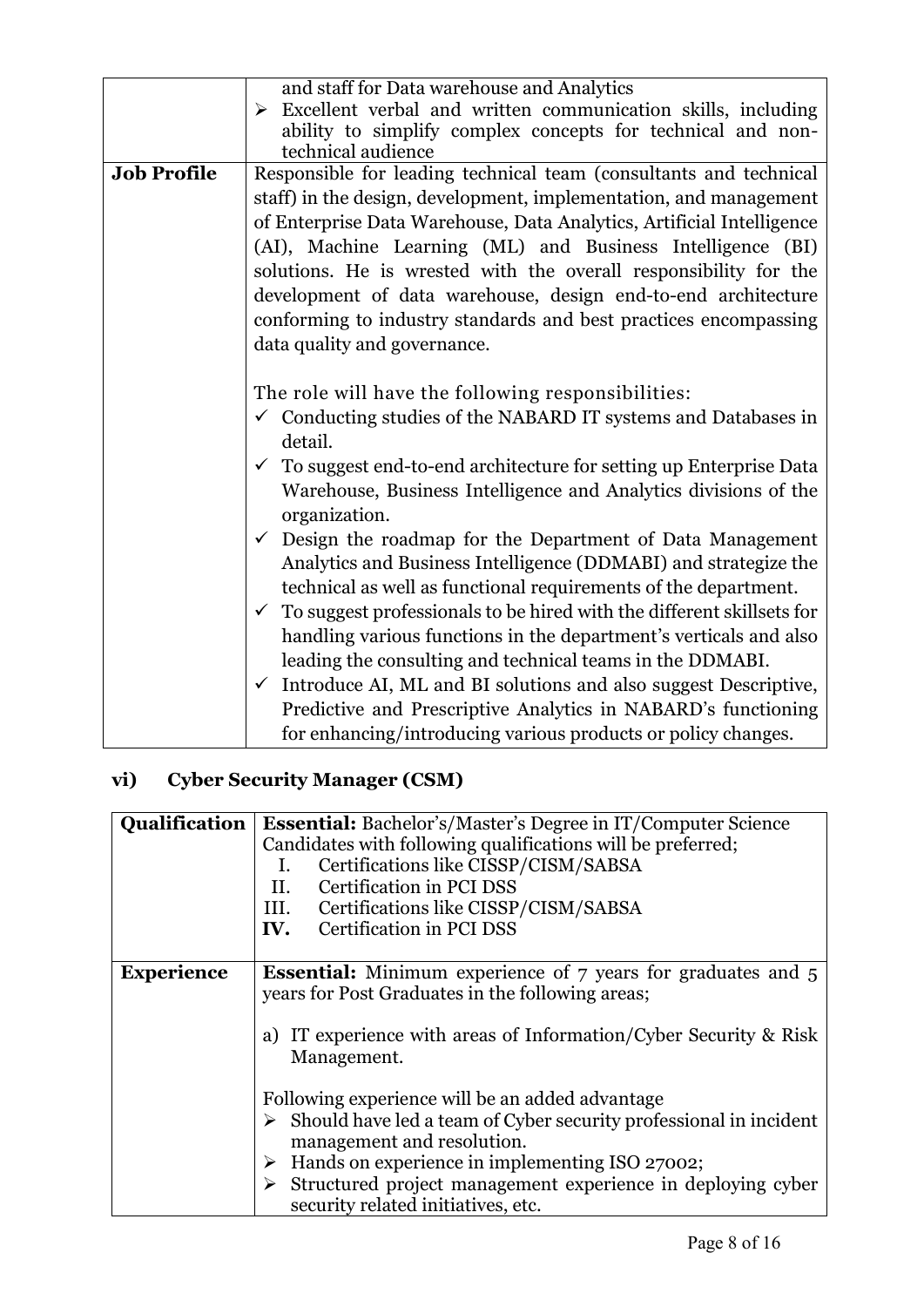|                    | Experience in cyber forensic investigation methodology<br>➤                                                                                                                                                                                                                                                                                                                                                                                                                                                                                                                                                                                                                                                                                                                                                                                                                                                                                                                          |
|--------------------|--------------------------------------------------------------------------------------------------------------------------------------------------------------------------------------------------------------------------------------------------------------------------------------------------------------------------------------------------------------------------------------------------------------------------------------------------------------------------------------------------------------------------------------------------------------------------------------------------------------------------------------------------------------------------------------------------------------------------------------------------------------------------------------------------------------------------------------------------------------------------------------------------------------------------------------------------------------------------------------|
|                    | $\triangleright$ Banking domain experience.                                                                                                                                                                                                                                                                                                                                                                                                                                                                                                                                                                                                                                                                                                                                                                                                                                                                                                                                          |
| <b>Job Profile</b> | <b>Policies and Processes</b>                                                                                                                                                                                                                                                                                                                                                                                                                                                                                                                                                                                                                                                                                                                                                                                                                                                                                                                                                        |
|                    | Understand the existing business processes and technology used<br>$\checkmark$<br>in Supervised Entities (SEs) to ensure that their business is in<br>compliance with regulatory requirements.<br>Determine organisational information security/cyber security<br>$\checkmark$<br>requirements based on industry standards and regulatory<br>requirements (like ISO/IEC 27032) for the SEs.<br>$\checkmark$ Establish procedures for identification and classification of<br>information assets.<br>$\checkmark$ Plan, design and conduct studies, monitoring visits, evaluation<br>studies, etc., for providing policy inputs to DoS.<br>Train officers of DoS, NABARD in security awareness and<br>$\checkmark$<br>examination procedures.<br>Assist DoS in framing appropriate policies and guidelines for<br>$\checkmark$<br>implementation by banks.<br>$\checkmark$ Develop a dossier of Cyber Security related incidents for sharing<br>among the SEs and other stakeholders. |
|                    | <b>Advisory Role to Banks</b>                                                                                                                                                                                                                                                                                                                                                                                                                                                                                                                                                                                                                                                                                                                                                                                                                                                                                                                                                        |
|                    | $\checkmark$ Advise management of banks regarding critical issues that may<br>affect the risk posture of the Supervised Entity's (SE) IT assets.<br>$\checkmark$ Articulate and present Cyber Security related matters effectively<br>across various levels of stakeholders.<br>$\checkmark$ Conduct workshops/VCs, participate in<br>meetings/<br>seminars/workshops conducted by GoI/RBI/IDRBT/ SEs and<br>other institutions on behalf of NABARD.                                                                                                                                                                                                                                                                                                                                                                                                                                                                                                                                 |
|                    | <b>Guidance to banks</b><br>$\checkmark$ Review information security reports from Security Information<br>and Event Management (SIEM) and drill down<br>for<br>improvements and make recommendations.<br>$\checkmark$ Investigate incidents in SEs, wherever required and guide the<br>officers of NABARD / staff of SEs.<br>$\checkmark$ Interact and guide staff and heads of departments of SEs on<br>specific cyber security related issues.<br>Guide SEs to take action on cyber security incidents including<br>$\checkmark$<br>analysis of root cause (identified by vendor/bank).<br>$\checkmark$ Assist SEs during cyber investigations and guide them for closure<br>of issues and compliance.<br>$\checkmark$ Provide assistance in ensuring that the SEs are cyber ready by<br>liaising with other SOC-Managers/CISOs.                                                                                                                                                   |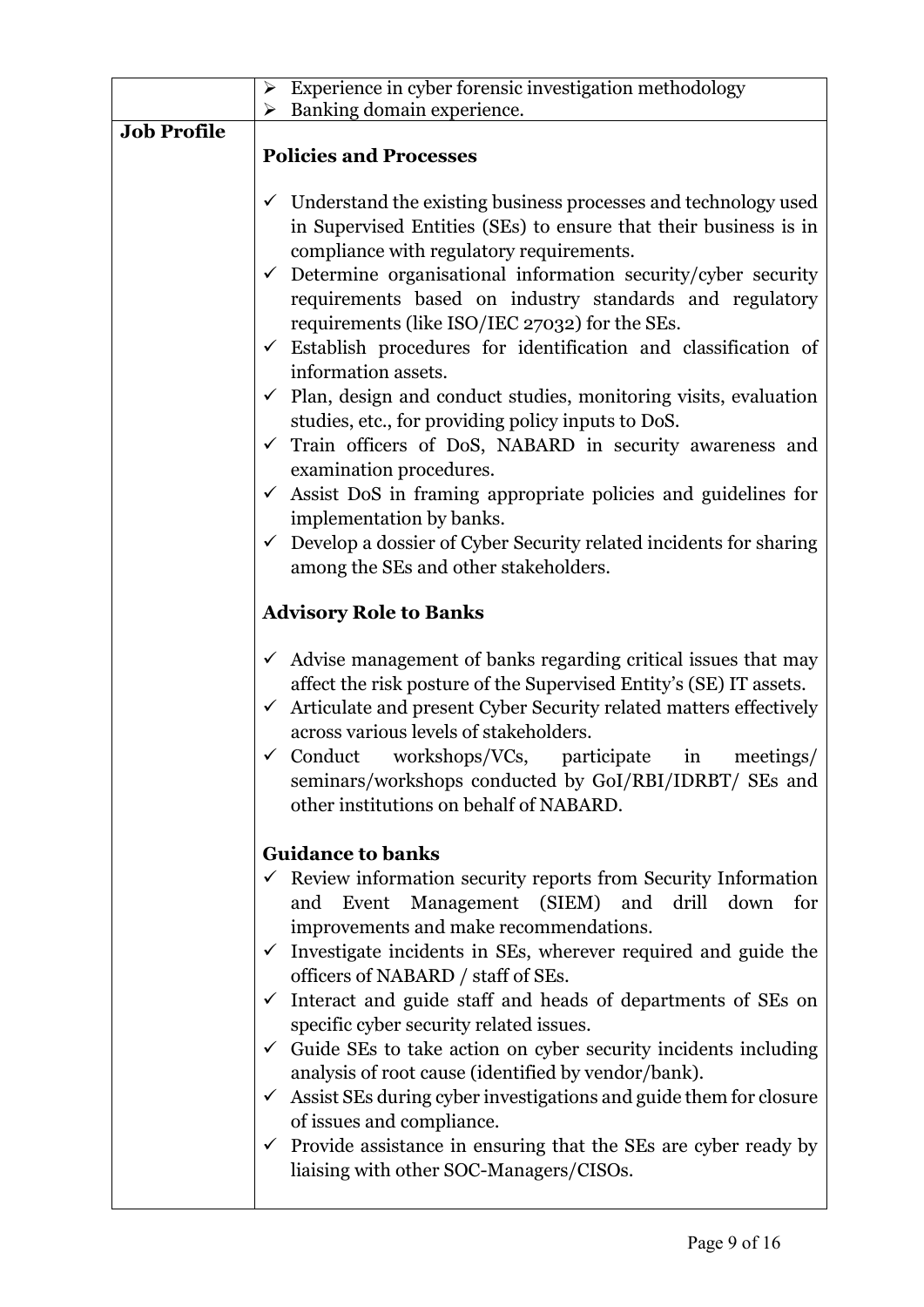| Data and Analytics                                                                                                                                                                      |
|-----------------------------------------------------------------------------------------------------------------------------------------------------------------------------------------|
| $\checkmark$ Collect and disseminate cyber security threat intelligence,<br>market intelligence, etc.                                                                                   |
| $\checkmark$ Devise suitable procedures for MIS on incidents and threats<br>reported.                                                                                                   |
| $\checkmark$ Analysis of reported incidents.                                                                                                                                            |
| $\checkmark$ Develop Cyber Security related MIS of banks.                                                                                                                               |
| Attend to such other items of work that are directly / indirectly<br>related to the roles, objectives and functioning of CSITE of DoS,<br>NABARD, HO may be assigned from time-to-time. |

## **vii) Additional Cyber Security Manager**

|                    | <b>Qualification</b>   <b>Essential:</b> Bachelor's Degree/Master's degree in IT/Computer |  |  |
|--------------------|-------------------------------------------------------------------------------------------|--|--|
|                    | Science                                                                                   |  |  |
|                    | Candidates with following qualifications will be preferred;                               |  |  |
|                    | $\triangleright$ Certifications in Cyber Security areas like CEH/CISSP/CISA/              |  |  |
|                    | CCSP, etc.                                                                                |  |  |
| <b>Experience</b>  | Essential: Minimum experience of 5 years for graduates and 3 years                        |  |  |
|                    | for Post Graduates in the following areas;                                                |  |  |
|                    |                                                                                           |  |  |
|                    | a) IT experience with hands on experience in the areas of                                 |  |  |
|                    | Information/Cyber Security & Risk Management                                              |  |  |
|                    |                                                                                           |  |  |
|                    | Following experience will be an added advantage;                                          |  |  |
|                    | Experience in cyber forensic investigation methodology.<br>I.                             |  |  |
|                    | Structured project management experience in deploying<br>II.                              |  |  |
|                    | cyber security related initiatives, etc.                                                  |  |  |
|                    | III.<br>Banking domain experience.                                                        |  |  |
| <b>Job Profile</b> | $\checkmark$ Protect digital files and information<br>systems<br>against                  |  |  |
|                    | unauthorized access, modification and/or destruction.                                     |  |  |
|                    | $\checkmark$ Maintain data and monitor security access.                                   |  |  |
|                    | $\checkmark$ Upgrade security measures and controls.                                      |  |  |
|                    | $\checkmark$ Manage network, intrusion detection and prevention systems.                  |  |  |
|                    | $\checkmark$ Understand latest trends in cyber threats, anticipate security               |  |  |
|                    | threats, possible incidents and disasters at SEs level and suggest                        |  |  |
|                    | measures to reduce their likelihood.                                                      |  |  |
|                    | $\checkmark$ Be updated about latest cyber security tools / measures, be able             |  |  |
|                    | to recommend and install appropriate tools.                                               |  |  |
|                    | $\checkmark$ Perform vulnerability testing, risk analyses and security                    |  |  |
|                    | assessments.                                                                              |  |  |
|                    | $\checkmark$ Analyse security breaches to determine their root cause.                     |  |  |
|                    | $\checkmark$ Analyse security posture of banks based on their returns and                 |  |  |
|                    | feedback.                                                                                 |  |  |
|                    | $\checkmark$ Conduct security audits as per need.                                         |  |  |
|                    | $\checkmark$ Provide on-the job capacity building to officers of DoS, NABARD              |  |  |
|                    | in cyber security awareness and examination procedures.                                   |  |  |
|                    | Conduct and/or co-ordinate awareness and Capacity building<br>$\checkmark$                |  |  |
|                    | workshops for SEs.                                                                        |  |  |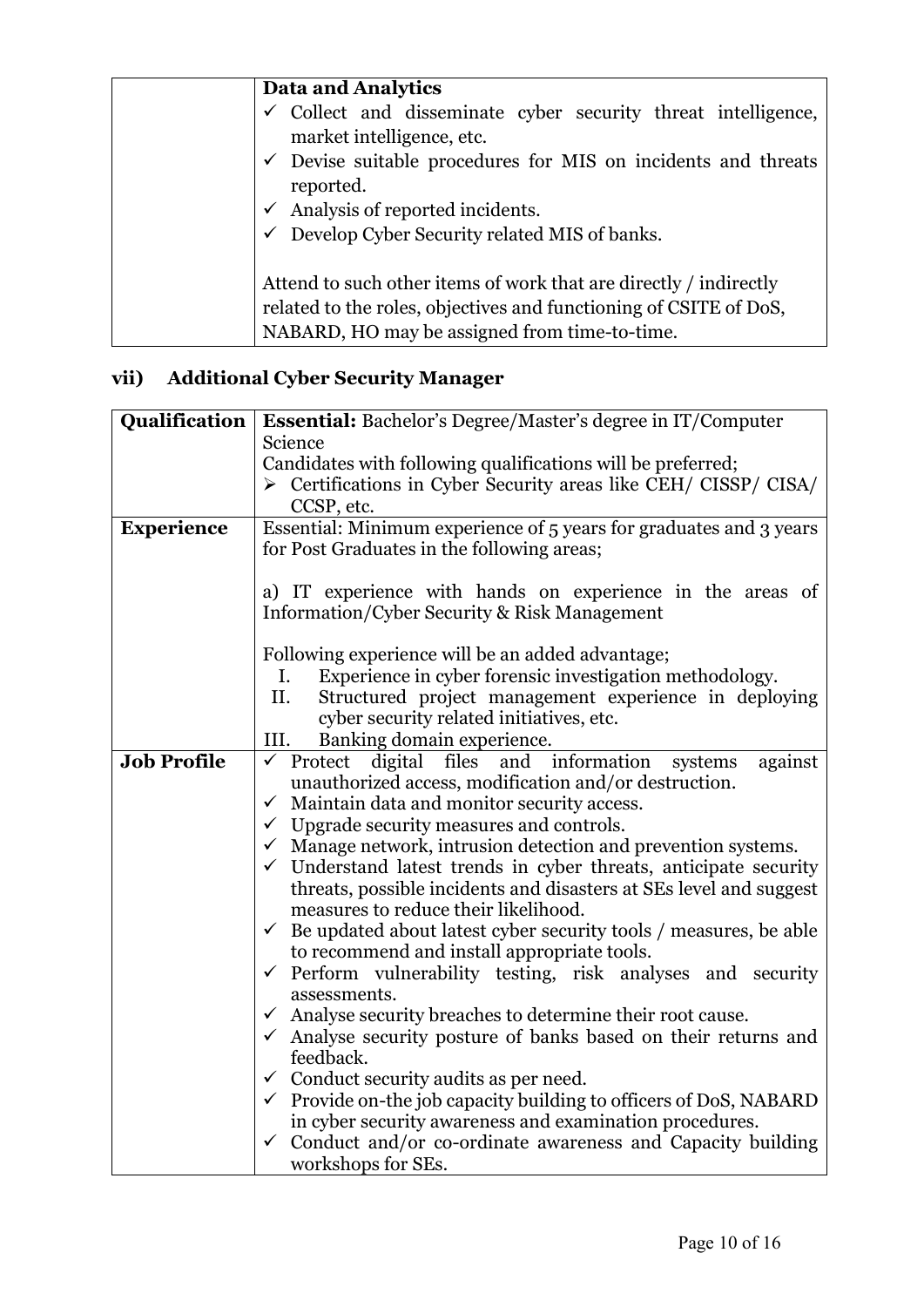| $\checkmark$ Conduct or associate with IT examinations of SEs, subject      |
|-----------------------------------------------------------------------------|
| specific / special studies, monitoring visits, evaluation studies,          |
| etc.                                                                        |
| $\checkmark$ Assist in Forensic investigation process either remotely or in |
| person.                                                                     |
| $\checkmark$ Guide SEs in coordinating cyber security plans with outside    |
| vendors.                                                                    |
|                                                                             |

## **viii) Additional Chief Risk Manager**

|                    | <b>Qualification Essential:</b> Graduate/Post Graduate in Economics/Statistics/<br>Finance/ Business from a recognized university / Masters in<br>Management MBA/PGDI or CA/CS<br>Candidates with following qualifications will be preferred;<br>$\triangleright$ Certification in Risk Management from GARP/ PREMIA<br>CFA<br>➤<br>Degree in Statistics<br>➤                                                                                                                                                                                                                                                                                                                                                                                                                                                                                                                                                                 |
|--------------------|-------------------------------------------------------------------------------------------------------------------------------------------------------------------------------------------------------------------------------------------------------------------------------------------------------------------------------------------------------------------------------------------------------------------------------------------------------------------------------------------------------------------------------------------------------------------------------------------------------------------------------------------------------------------------------------------------------------------------------------------------------------------------------------------------------------------------------------------------------------------------------------------------------------------------------|
| <b>Experience</b>  | <b>Essential:</b><br>a) Overall Minimum 10 years experience in Banking, Financial<br>Sector and Insurance (BFSI)<br>b) Minimum 3 years in Senior Management Level in Risk<br>Management<br>Following experience/qualities will be an added advantage;<br>1) Experience of working as Chief Risk Officer / Head of Risk<br><b>Management Department</b><br>2) Awareness of Risk concepts and their uses<br>3) Experience of appraisal and monitoring of high value projects.                                                                                                                                                                                                                                                                                                                                                                                                                                                   |
| <b>Job Profile</b> | $\checkmark$ Creation of integrated risk framework for the Bank & setting risk<br>appetite<br>Assessment of risk through various tools such as, Rating Models,<br>$\checkmark$<br>EWS systems, default forecasting and monitoring systems,<br>Collateral Management reports, Model Validation reports, RCSA<br>& BIA techniques, market information etc.<br>Assist Operational Risk Analysts in development of key risk and<br>$\checkmark$<br>control indicators,<br>$\checkmark$ Quantification of risks and development of plans for mitigation<br>of risks and monitoring the progress of risk mitigation activities.<br>$\checkmark$ Preparation of Credit Reports/templates for specific business<br>departments.<br>$\checkmark$ Assessment of high value credit proposals on a specific need<br>basis<br>$\checkmark$ Bench marking our appraisal processes in line with best practices<br>in other peer institutions |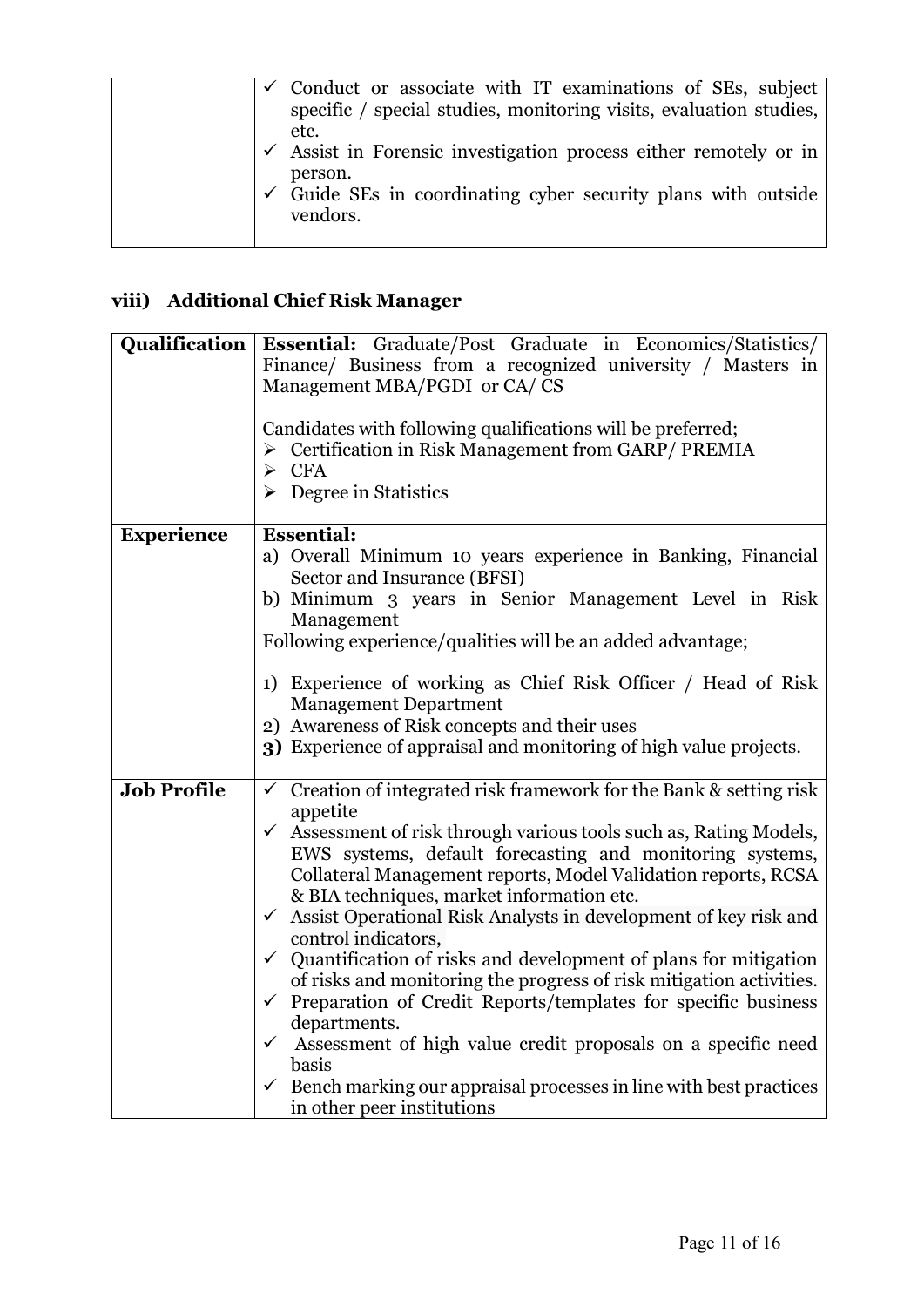| <b>Qualification</b><br>Essential: Graduate/Post Graduate in Economics/Statistics/                                                         |  |  |
|--------------------------------------------------------------------------------------------------------------------------------------------|--|--|
| Finance/ Business from a recognized university                                                                                             |  |  |
|                                                                                                                                            |  |  |
| Candidates with following qualifications will be preferred;                                                                                |  |  |
| $\triangleright$ Risk Management from Professional Risk Managers'                                                                          |  |  |
| International Association (PRMIA) /Global Association of Risk                                                                              |  |  |
| Professionals (GARP) and/ or CA/ CFA/ ICWA/ACS/CAIIB or                                                                                    |  |  |
| equivalent qualification.                                                                                                                  |  |  |
| <b>Essential:</b> Minimum 5 years in the following areas;                                                                                  |  |  |
|                                                                                                                                            |  |  |
| a) Credit risk/ market risk/ operational risk. / Experience in                                                                             |  |  |
| working with Statistical models, formulating risk rating modules,                                                                          |  |  |
| working in Risk management Software implementation in                                                                                      |  |  |
| Banking, Financial Sector and Insurance (BFSI)                                                                                             |  |  |
| Reviewing the systems, tools and the policies of the Bank on Risk<br>$\checkmark$                                                          |  |  |
| Management, working on Credit Risk, Market Risk and                                                                                        |  |  |
| Operational Risk with respect to Basel II/III / RBI requirements/                                                                          |  |  |
| Bank's guidelines/roadmap.                                                                                                                 |  |  |
| $\checkmark$ Development of risk metrics rating models/dashboard and MIS/                                                                  |  |  |
| reports and work with the implementation team on creating                                                                                  |  |  |
| tools/ systems for risk management/putting in place software.                                                                              |  |  |
| Appraisal of risk based lending under various categories –<br>$\checkmark$<br>Agriculture, SME, large corporates, State Governments /State |  |  |
| Govt. Enterprises, etc.                                                                                                                    |  |  |
| Assessment of credit proposals & undertaking portfolio analysis.<br>$\checkmark$                                                           |  |  |
| Reviewing the systems, tools and the policies of the Bank on Risk                                                                          |  |  |
| Management, working on Credit Risk, Market Risk and                                                                                        |  |  |
| Operational Risk with respect to Basel II/III / RBI requirements/                                                                          |  |  |
| Bank's guidelines/roadmap.                                                                                                                 |  |  |
| $\checkmark$ Assessment of credit proposals & undertaking portfolio analysis.                                                              |  |  |
|                                                                                                                                            |  |  |

## III. **Terms and Conditions:**

## **a. Tenure/Period of contract**

The period of contract would initially be for 3 years from the date of appointment extendable upto 02 more year based on the performance and requirement. The above contract periods shall be subject to half-yearly review of performance. The Bank may terminate the contract of service if the performance is found unsatisfactory. The Bank may at its sole discretion, terminate the contractual engagement by giving one month's notice or one months' compensation in lieu thereof, at any time during the contract period.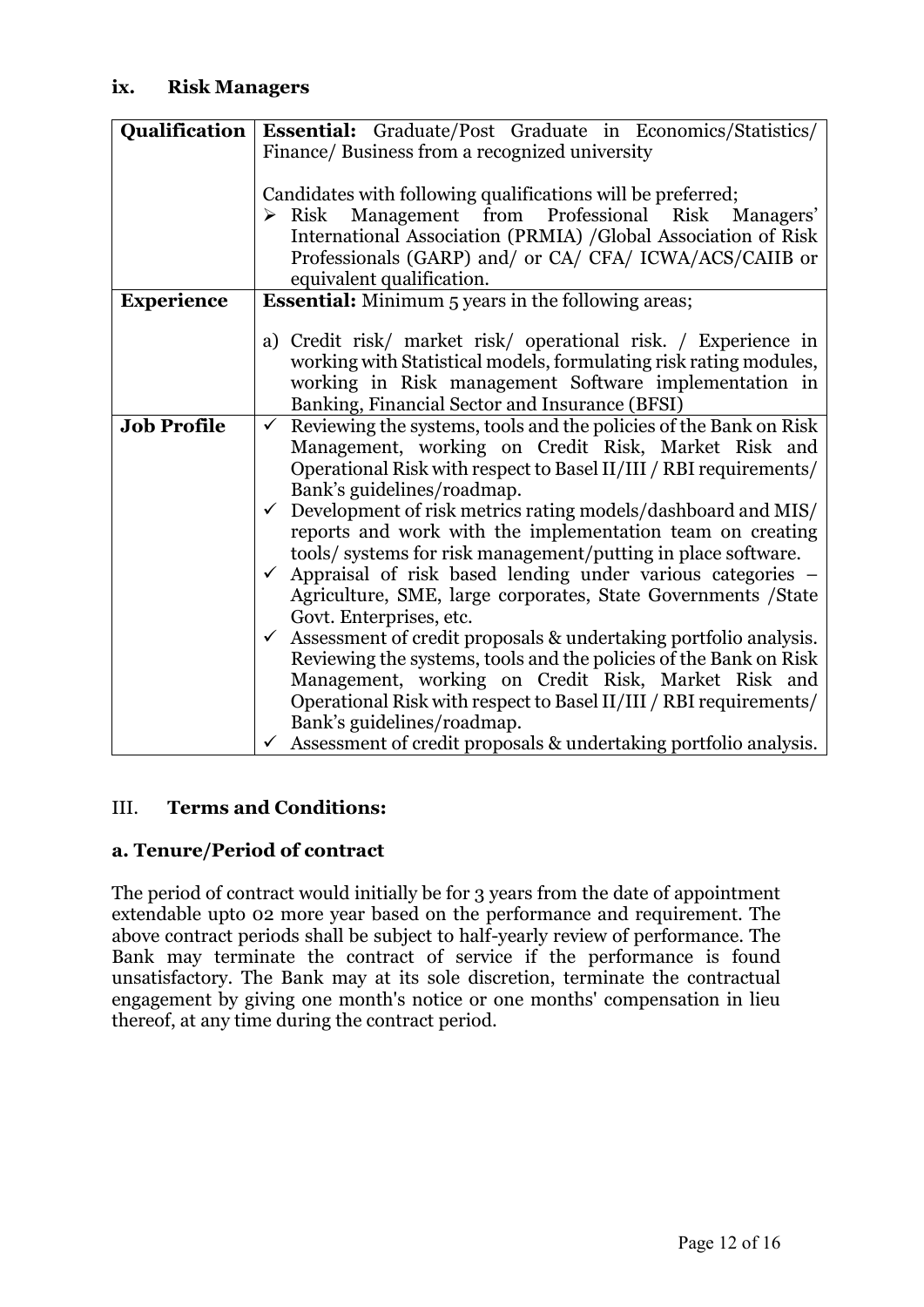## **b. Emoluments:**

| Sr.<br>N <sub>0</sub> | <b>Name of Post</b>                            | <b>Remuneration</b><br>(per<br>month) (all inclusive) |
|-----------------------|------------------------------------------------|-------------------------------------------------------|
|                       |                                                | (Rs.)                                                 |
| i.                    | Project Manager – Application Management       | Rs. 3.00 Lakh                                         |
| ii.                   | Senior Analyst - Information Security          | Rs. 2.50 lakh                                         |
|                       | Operations                                     |                                                       |
| iii.                  | Senior Analyst - Network/SDWAN                 | Rs. 2.50 lakh                                         |
|                       | Operations                                     |                                                       |
| iv.                   | Project Manager – IT                           | Rs. 2.50 lakh                                         |
|                       | Operations/infrastructure services             |                                                       |
| v.                    | Analytics-cum-Chief Data Consultant            | Rs 3.75 lakh                                          |
| vi.                   | <b>Cyber Security Manager (CSM)</b>            | Rs 3.75 lakh                                          |
| vii.                  | <b>Additional Cyber Security Manager</b>       | Rs. 2.50 lakh                                         |
| viii.                 | <b>Additional Chief Risk Manager</b>           | Rs. 3.00 Lakh                                         |
| ix.                   | Risk Managers (Credit Risk, Market Risk,       | Rs. 2.50 lakh                                         |
|                       | <b>Operational Risk, Compliance Risk, ERMS</b> |                                                       |
|                       | & BCP)                                         |                                                       |

The contract employee will liable for tax liabilities as per Income Tax Act & Rules in force and the tax will be deducted at source. The amount of compensation being cost to NABARD, will be inclusive of any statutory payments that NABARD may be required to pay on behalf of the contract appointee.

Remuneration will be further negotiable, based on experience/qualifications and recommendations of the negotiation committee. 05% annual increment subject to satisfactory performance.

#### **c. Residential Accommodation**

Consultants on contract will be eligible for accommodation at NABARD quarters at Ghatkopar or Kandivali, subject to availability. Electricity charges would be borne by the consultants. In absence of allocation of quarters, they would be eligible for house rent allowance as given in the table below.

| Sr.            | <b>Name of Post</b>                              | HRA (Rs.)   |
|----------------|--------------------------------------------------|-------------|
| N <sub>o</sub> |                                                  | per month   |
| i.             | Project Manager – Application Management         | 0.30 lakh   |
| ii.            | Senior Analyst – Information Security Operations | $0.25$ lakh |
| iii.           | Senior Analyst – Network/SDWAN Operations        | $0.25$ lakh |
| iv.            | Project Manager – IT Operations/infrastructure   | $0.25$ lakh |
|                | services                                         |             |
| V.             | Analytics-cum-Chief Data Consultant              | $0.38$ lakh |
| vi.            | <b>Cyber Security Manager (CSM)</b>              | $0.38$ lakh |
| vii.           | <b>Additional Cyber Security Manager</b>         | $0.25$ lakh |
| viii.          | <b>Additional Chief Risk Manager</b>             | 0.30 lakh   |
| ix.            | <b>Risk Managers</b>                             | $0.25$ lakh |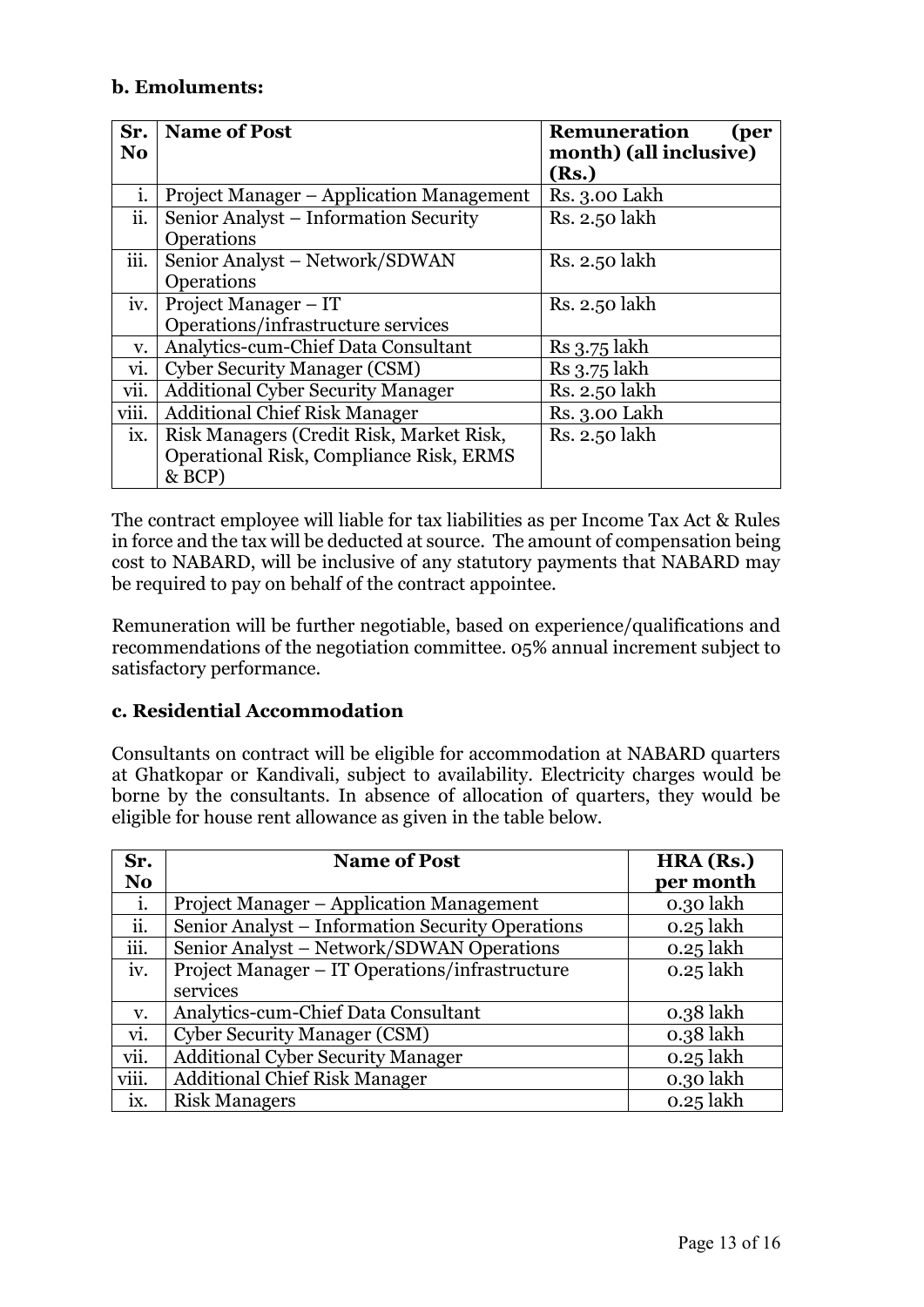## **d. Travelling and Halting Allowance:**

Whenever official tour is required, the specialist officer will be entitled for to and fro air fare (economy class) and applicable TA/HA. During period of the tour the accommodation will be provided at Bank's Visiting Officers Flat, subject to availability.

### **e. Leave**

- (i) The consultant on contract shall be entitled for a leave up to a maximum of 30 days in a calendar year during the contract period (leave to be calculated on pro-rata basis for fractional period of the year).
- (ii) The Consultants would be permitted to avail leave subject to administrative convenience of the bank.
- (iii) The leave availed would not be more than 07 days at a stretch and that Saturday/Sunday/Holiday may not be combined in such a way that total absence on any one occasion exceeds 10 days (including intervening holidays / Saturday /Sunday, if any). Any absence beyond the above period will be treated as leave without any pay.
- (iv) Unavailed leave at the end of the year will not be permitted to be carried forward.

**f. Placement:** The Consultant will be required to report to the CGM / GM/ DGM, of concerned department at, HO, Mumbai.

**g. Lounge / Dispensary facility:** During the period of contract, the contract appointee shall be eligible for Sodexo Coupons for availing lounge facility. Further, Consultants would be eligible for facility of dispensary at HO, Mumbai.

**h. Conduct, Discipline and Appeal:** Services of the staff on contract shall be governed by the provisions contained in Chapter IV of NABARD (Staff Rules) 1982.

**i. Superannuation Benefits:** The staff on contract shall not be entitled to any superannuation benefits viz., Provident Fund, Pension, Gratuity, etc.

## IV. **Application Fee & Intimation Charge ( Non-Refundable):**

Application fee (exclusive of applicable GST) for the post will be as under:

 **(Amount in Rs.)**

| Category of applicant Application Fee  |                      | <b>Intimation charges</b><br>etc. | <b>Total</b> |
|----------------------------------------|----------------------|-----------------------------------|--------------|
| For SC/ST/PWBD                         |                      | 50                                | $50*$        |
| For all others                         | 750.                 | 50                                | $800*$       |
| $\mathbf{v}$ . The set of $\mathbf{v}$ | $\sim$ $\sim$ $\sim$ |                                   |              |

\* Exclusive of applicable GST

## V. **Selection Process**

The candidates will be shortlisted for interview in the ratio of 1:10 on the basis of qualification, experience, etc. The **Roll Nos.** of candidates shortlisted for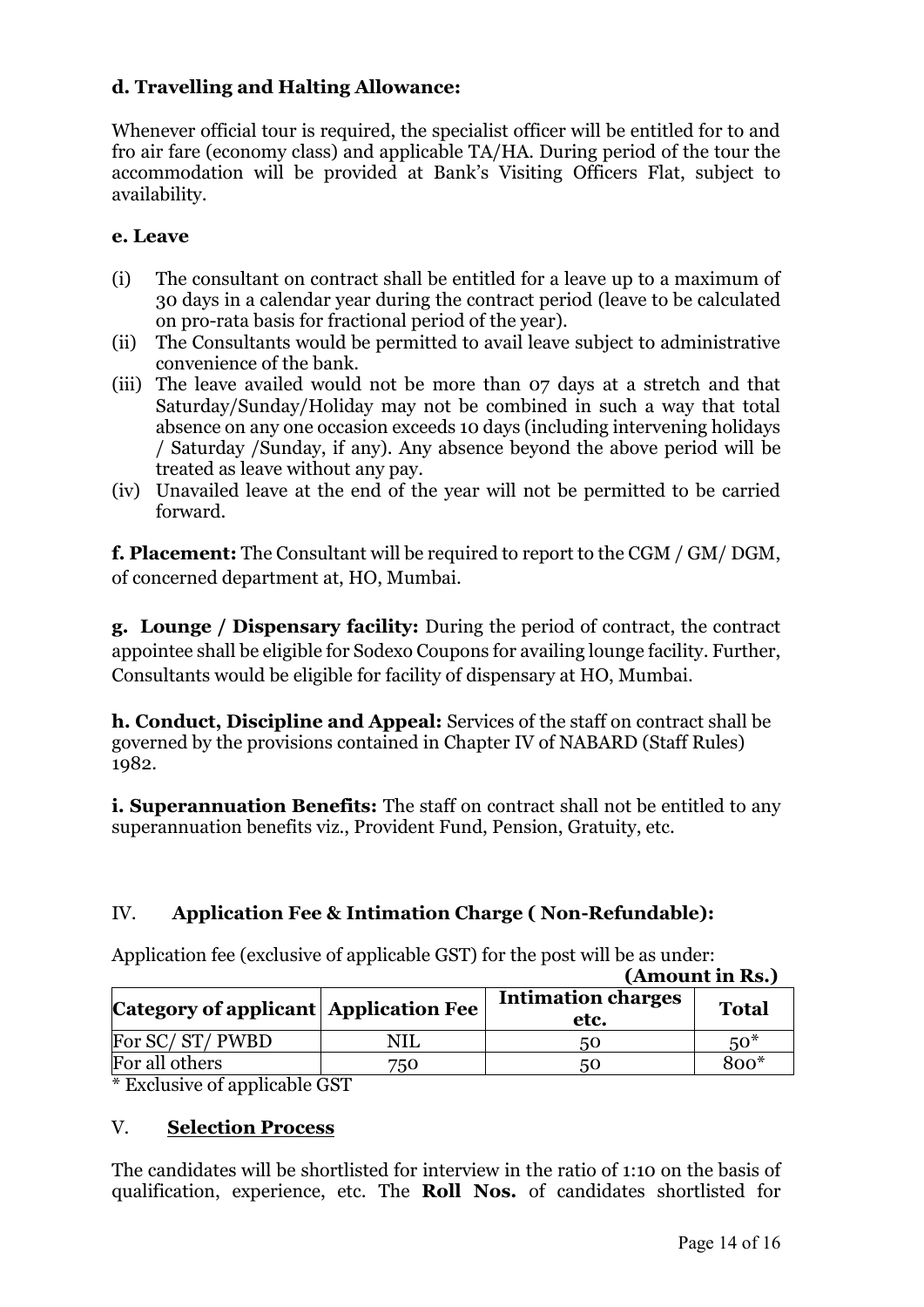interview & subsequent selection shall be published on Bank's website viz. [www.nabard.org](http://www.nabard.org/) . The decision of the Bank in shortlisting for interview & selecting the candidates for appointment based on minimum qualifying standard shall be final & no correspondence will be entertained in this regard.

**The final appointment will be based on the decision of the Selection Committee constituted for the purpose.** The Bank reserves the right to increase/ decrease the number of post/s or cancel the above contract recruitment in part or full as per institutional requirement without assigning any reason **at any stage of recruitment process**.

### VI. **Other instruction**

a) The Bank will not enter into any correspondence with the candidates about their candidature except in the following cases:

The shortlisted candidates shall be issued an Interview Call Letter through email in advance before the commencement of the Interview.

- b) Bank does not assume any responsibility for the candidates not being able to submit their applications within the last date on account of or for any other reason beyond the control of the Bank.
- c) Candidates are advised to keep their e-mail ID/mobile number alive for receiving Interview letters, etc. Candidates may check e-mails/SMS regularly. The Bank does not send any communication through any other mode.
- d) Any canvassing by or on behalf of the candidates or to bring political or other outside influence with regard to their selection/recruitment shall be considered as disqualification.
- e) In all matters regarding eligibility, interviews, assessment, prescribing minimum qualifying standards for shortlisting of applications and interview, in relation to number of vacancies and communication of result, the Bank's decision shall be final and binding on the candidates and no correspondence shall be entertained in this regard.
- f) The candidates called for personal interview will be reimbursed to and fro travel expenses as per Bank's policy.
- g) The contract employee shall have no right or claim for regular employment in the organization.
- h) No correspondence will be entertained from any ineligible and non-selected candidates. In all matters regarding eligibility, the selection process, the stages at which the scrutiny of eligibility is to be undertaken, documents to be produced for the selection process, assessment, prescribing minimum qualifying standards in the selection process, number of vacancies, communication of results, etc., the Bank's decision shall be final and binding on the candidates and no correspondence shall be entertained in this regard.